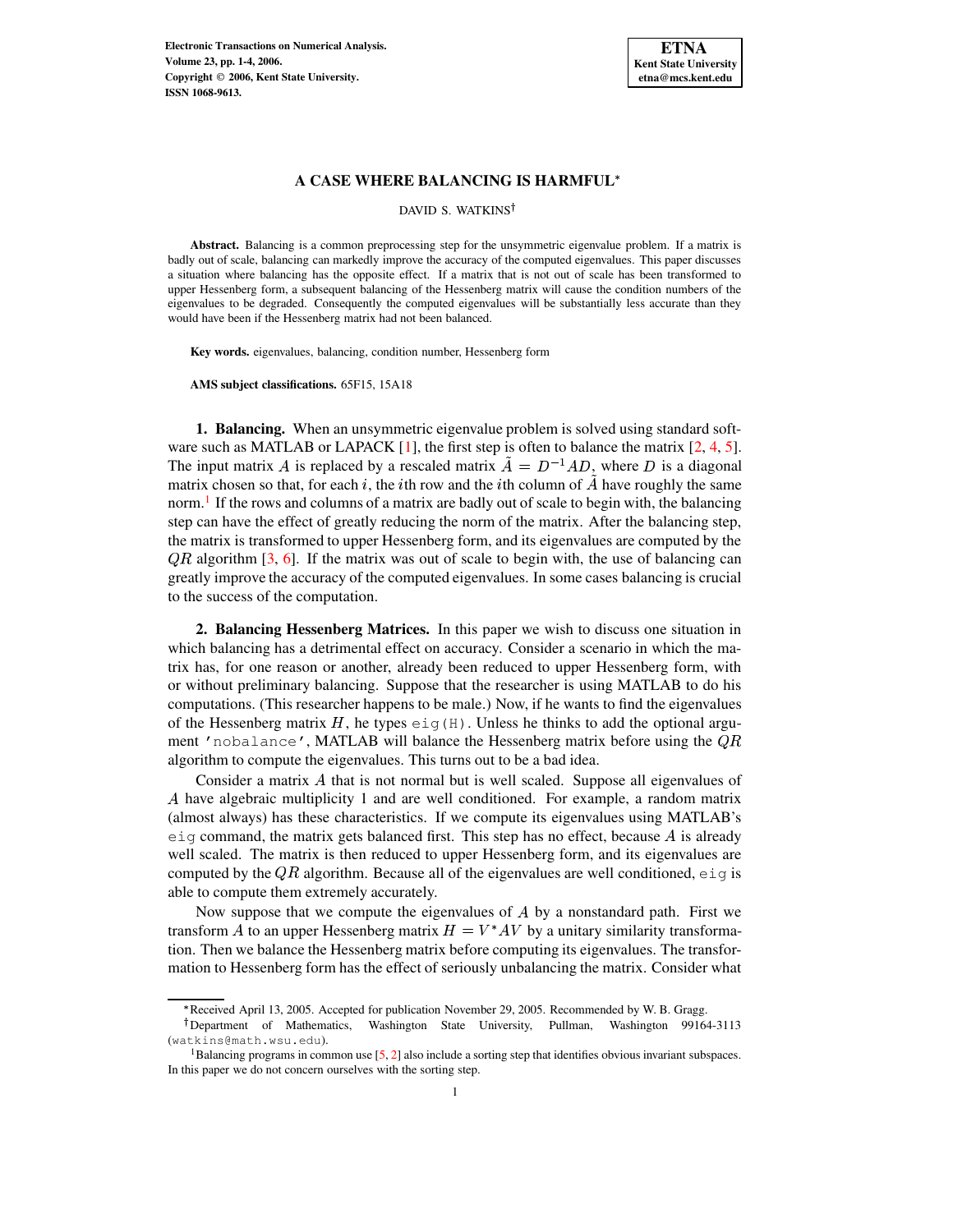# 2 D. S. WATKINS

happens on the first step of the reduction  $[3, 6]$  $[3, 6]$  $[3, 6]$ . The first column undergoes a transformation

$$
\begin{bmatrix} a_{11} \\ a_{21} \\ a_{31} \\ \vdots \\ a_{n1} \end{bmatrix} \rightarrow V_1^* a = \begin{bmatrix} h_{11} \\ h_{21} \\ 0 \\ \vdots \\ 0 \end{bmatrix},
$$

where  $h_{11} = a_{11}$  and  $h_{21} = (a_{21}^2 + a_{31}^2 + \cdots + a_{n1}^2)^{1/2}$ . All of the weight is shifted from the third through nth components onto the second component. This shifts a great deal of weight onto the second row at the expense of the third through  $n$ th rows. The transformation  $A \to V_1^*A$  also affects columns 2 through n. Weight gets shifted among the rows but not in a systematic way. The 2-norms of the columns are invariant under this transformation. The first step is completed by multiplying by  $V_1$  on the right to complete the similarity transformation:  $V_1^*A \to V_1^*AV_1$ . This transformation does not touch the first column. It shifts weight around in columns 2 through n, but not in a systematic way. The 2-norms of the rows are unchanged by this transformation. In summary, the first step of the reduction acts systematically on the first column, shifting weight from rows 3 through  $n$  onto row 2. The other effects of the reduction are nonsystematic. We expect the norm of the second row to be increased significantly at the expense of the third through *th rows. The larger the matrix is, the bigger* the effect will be. We expect the norms of the columns not to undergo any systematic change.

The second step of the reduction is just like the first, except that it piles weight onto the third row at the expense of rows 4 through n. In general the kth step adds weight to row  $k + 1$ at the expense of rows  $k + 2$  through n. After  $n - 2$  steps, a great imbalance can be built up. The larger the matrix is, the more potential for imbalance there is.

We haven't proven anything; we have just argued that it is plausible that the Hessenberg matrix could be seriously unbalanced. That such an unbalance does build up in practice is confirmed by numerical experiments, some of which will be presented below.

Even though the Hessenberg matrix may be seriously "out of balance" in a certain sense, its eigenvalues are well conditioned. The unitary similarity transformation  $H = V^*AV$ leaves the condition numbers unchanged.

When we apply the balancing algorithm to  $H$ , it effects a diagonal similarity transformation  $\tilde{H} = D^{-1}HD$ , where D may have a very large condition number. This has a bad effect on the condition numbers of the eigenvalues. Recall that the condition number of an eigenvalue  $\lambda$  of H, is determined by the relationship between its left and right eigenvectors. Suppose  $w^T A = \lambda w^T$  and  $Av = v\lambda$ , where w and v are normalized so that  $w^T v = 1$ . Then the condition number of  $\lambda$  is  $\kappa(\lambda, H) = ||w||_2 ||v||_2 [3, 6]$  $\kappa(\lambda, H) = ||w||_2 ||v||_2 [3, 6]$  $\kappa(\lambda, H) = ||w||_2 ||v||_2 [3, 6]$  $\kappa(\lambda, H) = ||w||_2 ||v||_2 [3, 6]$ . A large condition number is bad. the condition number of  $\lambda$  is  $\kappa(\lambda, H) = ||w||_2 ||v||_2 [3, 6]$ . A large condition number is bad.<br>The best possible condition number is 1. We are assuming our matrix has well conditioned eigenvalues, so none of these numbers is very large. Now consider the eigenvectors of  $\hat{H}$ . Corresponding to eigenvalue  $\lambda$  we have left and right eigenvectors  $w^T D$  and  $D^{-1}v$ , which satisfy  $(w^T D)(D^{-1} v) = 1$ , so the condition number of  $\lambda$  is  $\kappa(\lambda, H) = ||L||$  $\tilde{H}$ ) =  $||Dw||_2 ||D^{-1}v||_2$ .<br>
e larger components of D If  $D$  is ill conditioned, this quantity can be large. If some of the larger components of  $D$ line up with nontrivial components of w, while some of the larger components of  $D^{-1}$  line up with nontrivial components of v, then  $\kappa(\lambda, H)$  will components  $\tilde{H}$ ) will certainly be large. Again we have not some of the eigenvalues of  $\tilde{H}$  will have large proved anything, but it seems inevitable that some of the eigenvalues of  $H$  will have large condition numbers. If so, the  $QR$  algorithm applied to H will not be able to compute them accurately. These expectations are borne out by the numerical experiments.

**3. Numerical Results.** We will present just two examples that are typical of the many that confirmed the expectations raised in the previous section. We chose fairly large examples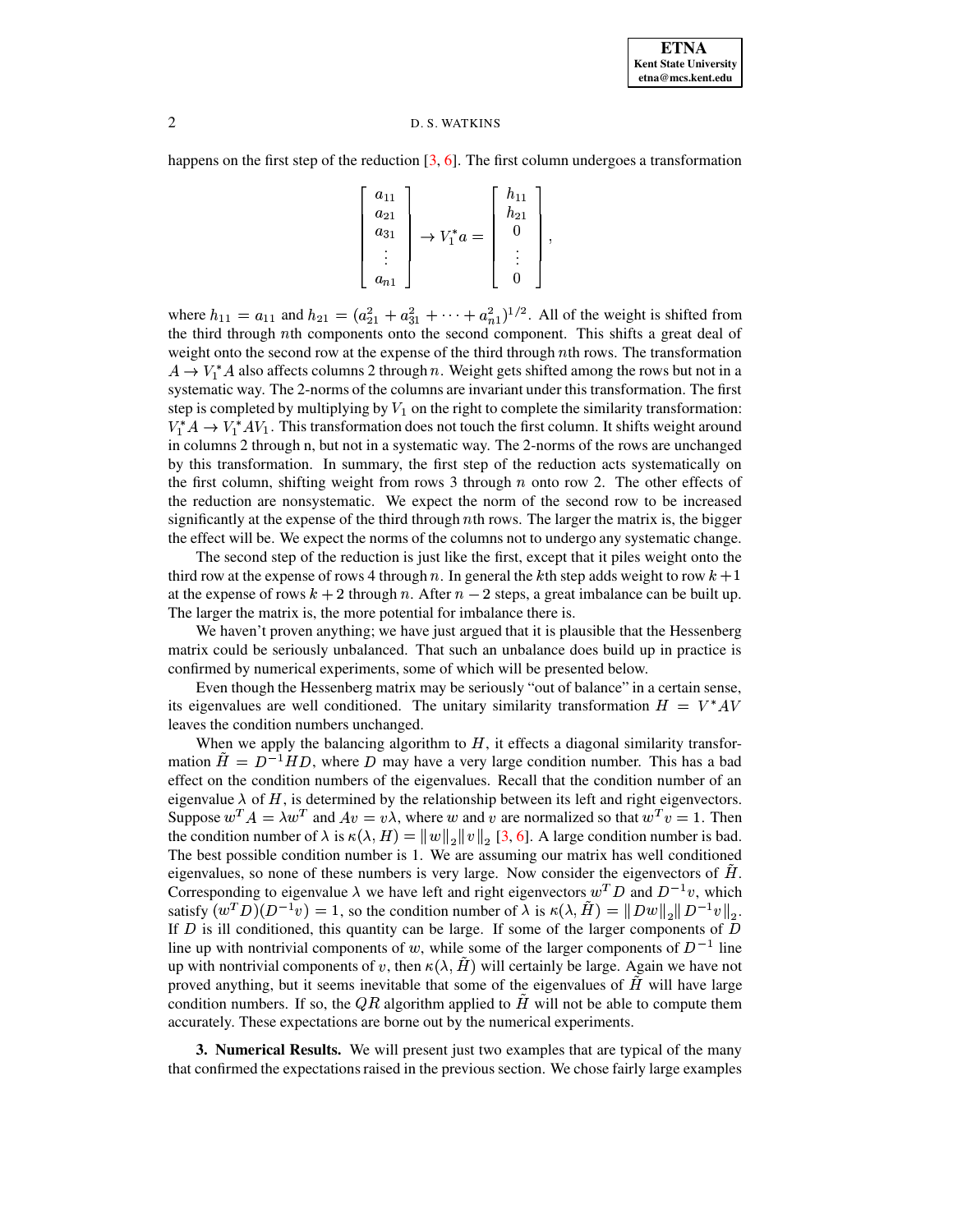## A CASE WHERE BALANCING IS HARMFUL 3

<span id="page-2-1"></span>in order to get dramatic effects. Both of our matrices are of dimension 800.

EXAMPLE 3.1. Our first example was generated by the MATLAB command

$$
A = randn(n) + i * randn(n);
$$

with  $n = 800$ . Thus its entries were iid random variables whose real and imaginary parts have mean 0 and standard deviation 1. Although we did not know the exact eigenvalues of this matrix, we were able approximate them very accurately, because they were all well conditioned. According to MATLAB's condeig function, the average eigenvalue condition number of this matrix was 17, and the worst condition number was about 180. Thus our computed eigenvalues could be in error by no more than a modest multiple of  $180u$ , where  $u \approx 10^{-16}$  is the unit roundoff for double-precision arithmetic.

We transformed  $A$  to Hessenberg form  $H$ , then balanced  $H$  to produce another upper Hessenberg matrix  $\tilde{H} = D^{-1}HD$ . As predicted, the diagonal scaling matrix D turned out be quite ill conditioned. Its largest main diagonal entry was  $1.6 \times 10^4$  and its smallest was  $7.5 \times 10^{-9}$ , yielding a condition number of  $2.2 \times 10^{12}$ . This means that the condition numbers of the eigenvalues of  $\tilde{H}$  could be up to  $10^{12}$  times as large as those of H. In fact they turned out to be somewhat less than that but bad nevertheless. Using MATLAB's condeig function we found that the average eigenvalue condition number of H was  $2.9 \times 10^8$ , and the largest condition number was  $3.4 \times 10^{10}$ .

We computed the eigenvalues of  $\hat{H}$  using the  $\hat{Q}R$  algorithm and compared the computed eigenvalues with the eigenvalues of  $A$  computed earlier, which are accurate and can be considered to be "exact". The average error of the computed eigenvalues of  $\tilde{H}$  was  $2.2 \times 10^{-7}$ , and the worst error was  $2.7 \times 10^{-5}$ . Thus balancing caused the eigenvalues of the benign matrix  $A$  to be computed with surprisingly little accuracy. The errors were a good million times bigger than they should have been.

<span id="page-2-2"></span>EXAMPLE 3.2. Our second example was a random non-normal  $800 \times 800$  matrix with known eigenvalues. An upper-triangular matrix  $T$  was constructed as follows. The maindiagonal entries, the eigenvalues, were chosen to be independent random complex numbers whose real and imaginary parts were normally distributed with mean 0 and standard deviation 1. The entries above the main diagonal were constructed just as the main diagonal entries were, except that the standard deviation was  $1/10$  instead of 1. This gave the matrix a significant but not-too-severe departure from normality. A random unitary similarity transformation was applied to the upper-triangular matrix to yield a full matrix with known eigenvalues.<sup>[2](#page-2-0)</sup> The matrix was then reduced to upper Hessenberg form  $H$ . Because of the departure from normality, the eigenvalues of this matrix were not as well conditioned as those of the matrix in Example [3.1.](#page-2-1) See Table  $3.1$ . The Hessenberg matrix  $H$  was balanced to produce another upper Hessenberg matrix  $\tilde{H} = D^{-1} H D$ . In this example the condition number of D was even worse than in Example [3.1.](#page-2-1) The largest main-diagonal entry of D was  $1.3 \times 10^5$  and the smallest was  $1.8 \times 10^{-12}$ , yielding a condition number of  $7.2 \times 10^{16}$ . This suggests that some of the eigenvalues of  $\hat{H}$  may be so ill conditioned that they cannot be computed with any accuracy at all.

The actual computed condition numbers are given in Table [3.1.](#page-3-6) As we mentioned earlier, the eigenvalues of  $H$  are somewhat ill conditioned, but they are not so bad that the eigenvalues cannot be computed with at least a few digits accuracy. On the other hand, the eigenvalues of  $H$  are really badly conditioned.

We computed the eigenvalues of H and  $\hat{H}$  by the QR algorithm and checked their accuracy by comparing them with the eigenvalues of the original upper-triangular matrix  $T$ . The results are given in Table [3.2.](#page-3-7) The eigenvalues of H were computed with errors around  $10^{-6}$ 

<span id="page-2-0"></span><sup>&</sup>lt;sup>2</sup>Technically speaking, we know the eigenvalues of  $T$  but not of  $A$ . Because of roundoff errors, the eigenvalues of  $A$  are not exactly the same as those of  $T$ .